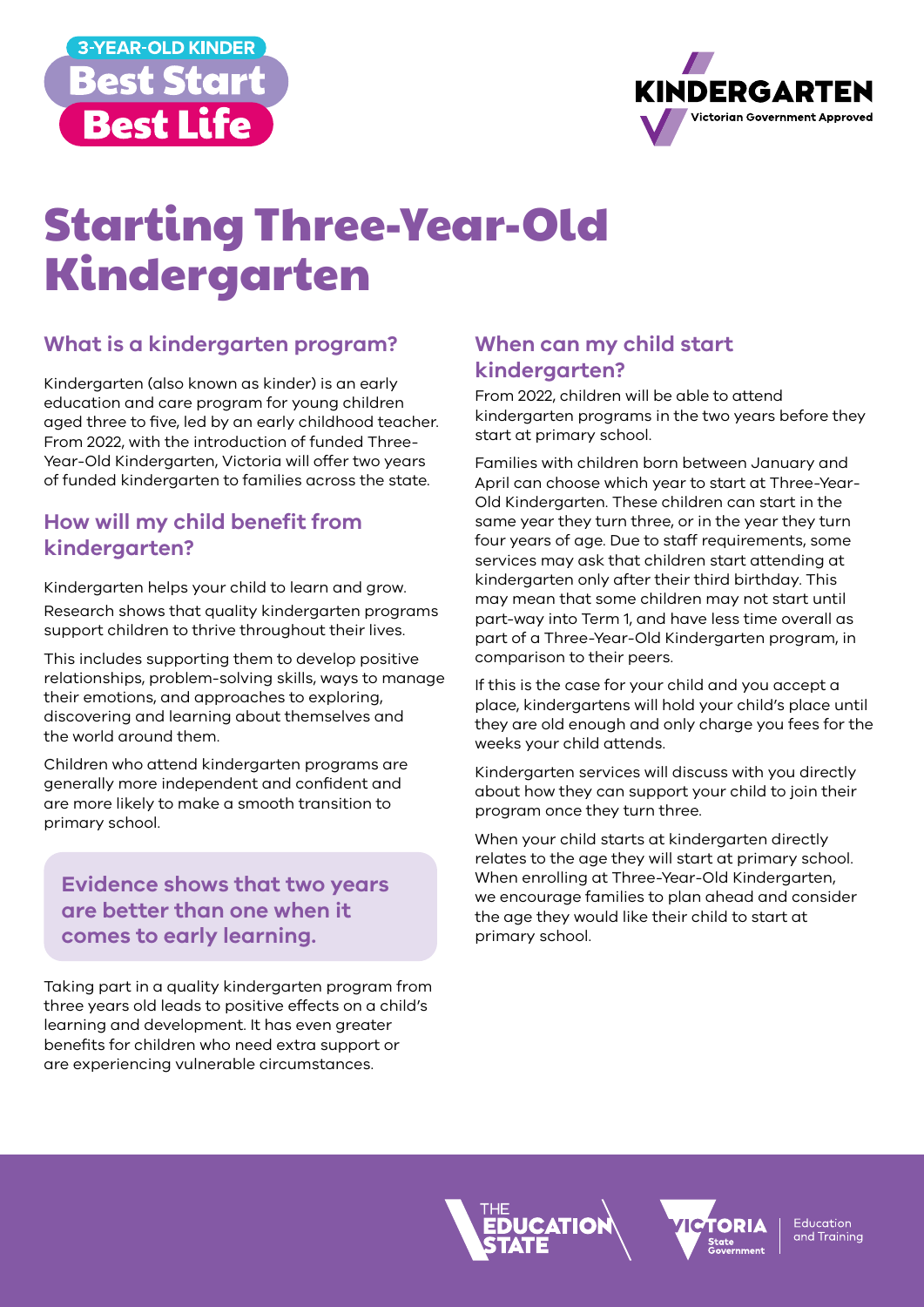



| If your child was born<br>between | Your child is eligible<br>to attend Three-<br>Year-Old Kinder in: |
|-----------------------------------|-------------------------------------------------------------------|
| 1 May 2017 -<br>31 December 2017  | 2021                                                              |
| 1.Jan $2018 -$<br>30 April 2018   | 2021 or 2022                                                      |
| 1 May 2018 -<br>31 December 2018  | 2022                                                              |
| 1 Jan 2019 -<br>30 April 2019     | 2022 or 2023                                                      |
| 1 May 2019 -<br>31 December 2019  | 2023                                                              |
| 1 January 2020 -<br>30 April 2020 | 2023 or 2024                                                      |
| 1 May 2020 -<br>31 December 2020  | 2024                                                              |

Use the calculator on **[vic.gov.au/kinder](https://www.vic.gov.au/give-your-child-the-best-start-in-life)** and enter your child's birthdate to find out what year your child can start Three-Year-Old Kinder.

Refer to the **Selecting a kindergarten service for your child** factsheet. Children can attend a Three-Year-Old Kindergarten program at either a long day care (childcare) centre or at a standalone (sessional) kindergarten.







Education<br>and Training